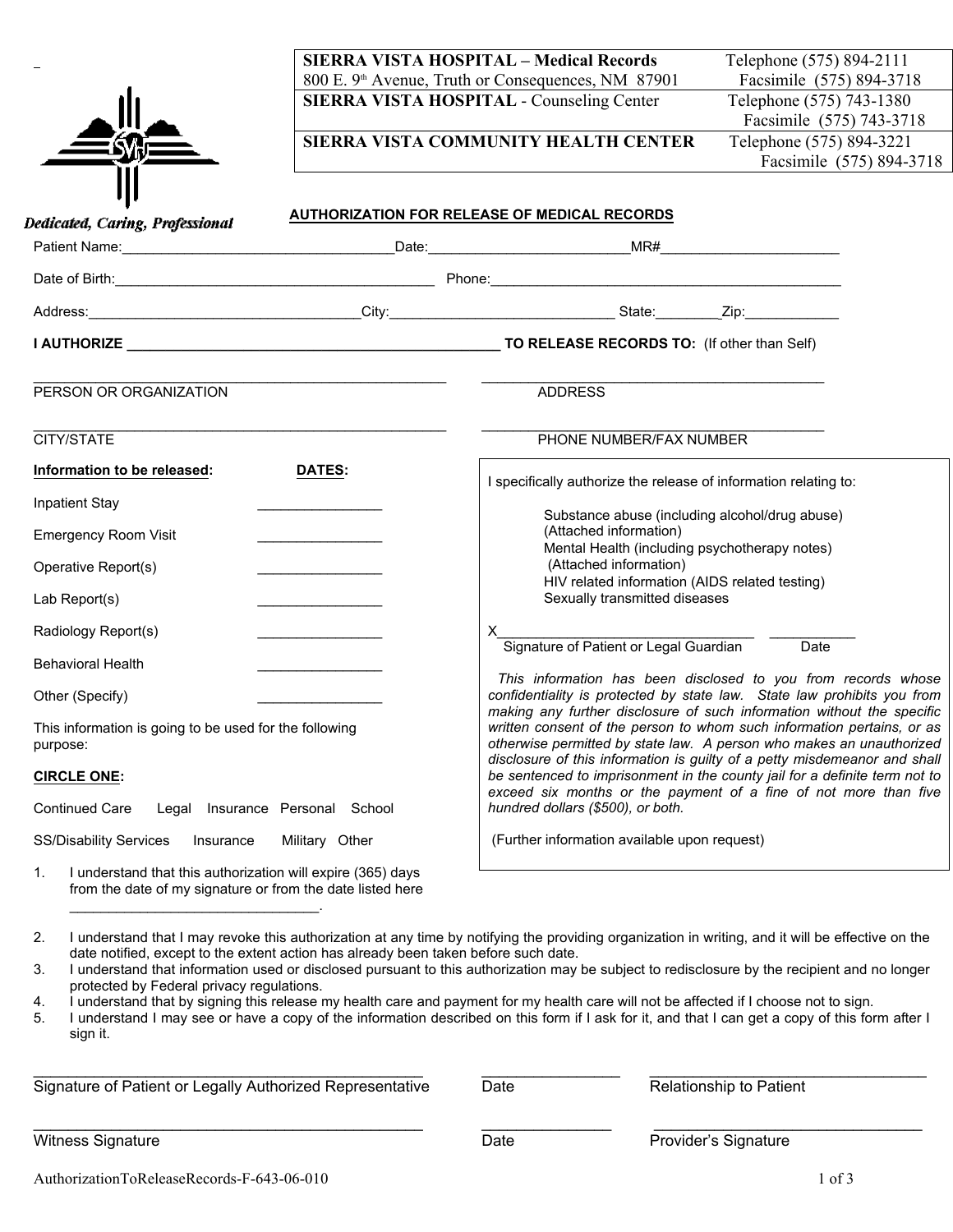# **FOR OFFICE USE ONLY**

| Account Number(s) | Date(s) of Service |                          |           |
|-------------------|--------------------|--------------------------|-----------|
|                   |                    |                          |           |
|                   |                    |                          |           |
|                   |                    | Patient pick up ________ |           |
|                   |                    | Mailed                   |           |
|                   |                    | Faxed                    |           |
|                   |                    | Charge\$                 | No Charge |
|                   |                    |                          |           |
|                   |                    |                          |           |

AuthorizationForReleaseOfMedicalRecords-F643-06-010 2/24/2010